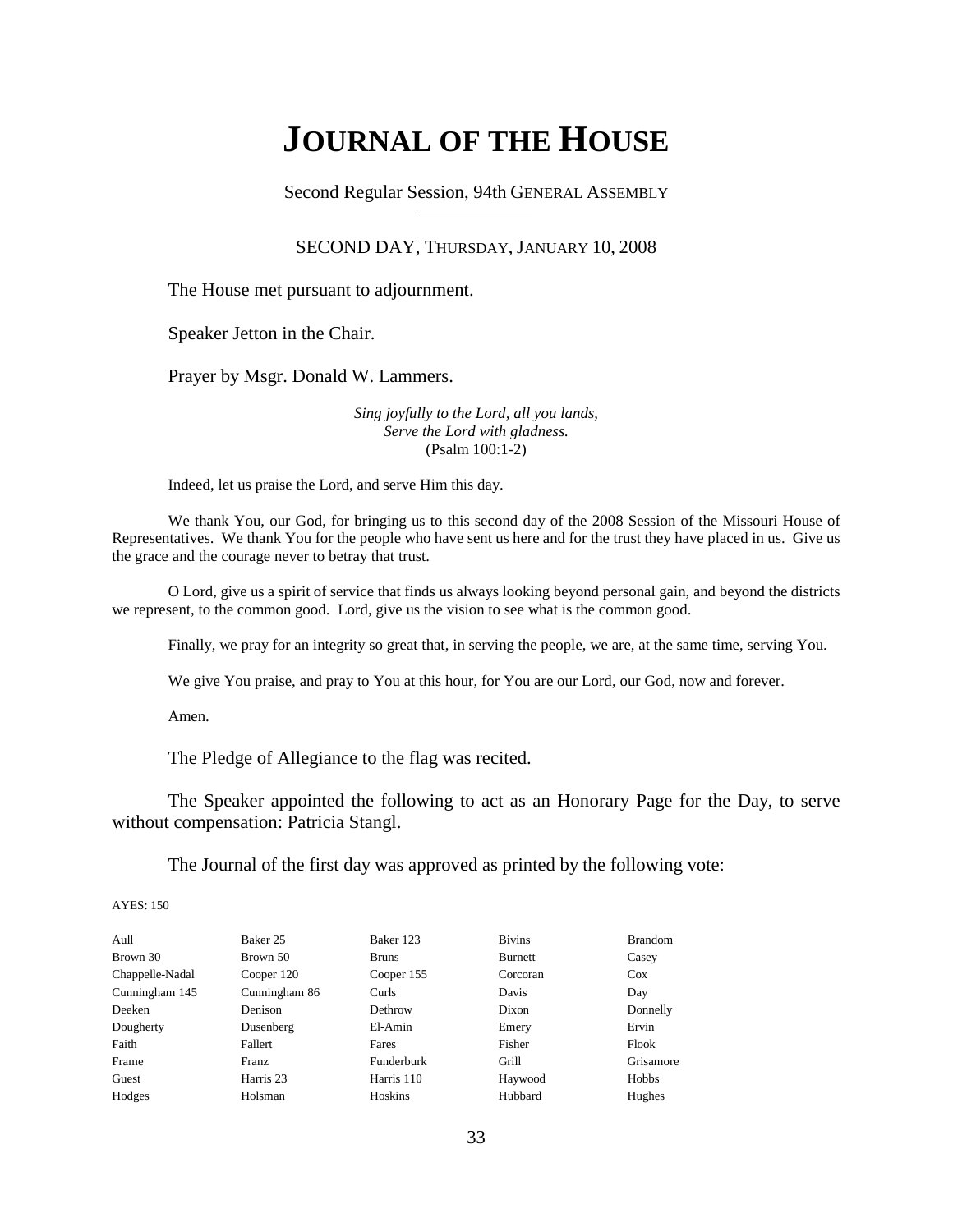| Hunter                        | Icet      | Johnson        | Jones 89       | Jones 117     |
|-------------------------------|-----------|----------------|----------------|---------------|
| Kelly                         | Kingery   | Komo           | <b>Kraus</b>   | Kuessner      |
| Lampe                         | Lembke    | LeVota         | Liese          | Lipke         |
| Loehner                       | Low $39$  | Lowe 44        | Marsh          | May           |
| McClanahan                    | McGhee    | <b>Meadows</b> | Meiners        | Moore         |
| Munzlinger                    | Muschany  | Nance          | Nasheed        | <b>Nieves</b> |
| Nolte                         | Norr      | Onder          | Oxford         | Page          |
| Parson                        | Pearce    | Pollock        | Portwood       | Pratt         |
| Ouinn 7                       | Ouinn 9   | Richard        | Robb           | Robinson      |
| Roorda                        | Rucker    | Ruestman       | Ruzicka        | Salva         |
| Sander                        | Sater     | Scavuzzo       | Schaaf         | Schad         |
| Scharnhorst                   | Schieffer | Schlottach     | Schneider      | Schoeller     |
| Schoemehl                     | Self      | Shively        | Silvey         | Skaggs        |
| Smith 14                      | Smith 150 | Spreng         | Stevenson      | St. Onge      |
| Storch                        | Stream    | Sutherland     | Swinger        | Thomson       |
| Threlkeld                     | Tilley    | Todd           | Viebrock       | Villa         |
| Wallace                       | Walsh     | Walton         | Wasson         | Wells         |
| Weter                         | Whorton   | Wildberger     | Wilson 119     | Wilson 130    |
| Witte                         | Wood      | Wright 159     | Wright-Jones   | Yaeger        |
| Yates                         | Young     | Zimmerman      | Zweifel        | Mr Speaker    |
| <b>NOES: 003</b>              |           |                |                |               |
| Daus                          | Talboy    | Vogt           |                |               |
| PRESENT: 002                  |           |                |                |               |
| Darrough                      | George    |                |                |               |
| <b>ABSENT WITH LEAVE: 004</b> |           |                |                |               |
| Avery                         | Bland     | Bowman         | <b>Bringer</b> |               |
| <b>VACANCIES: 004</b>         |           |                |                |               |

## **HOUSE RESOLUTION**

Representative Deeken offered House Resolution No. 26.

## **HOUSE COURTESY RESOLUTIONS OFFERED AND ISSUED**

House Resolution No. 27 through House Resolution No. 61

# **HOUSE CONCURRENT RESOLUTIONS**

Representative Scavuzzo offered House Concurrent Resolution No. 8. Representative Walton, et al., offered House Concurrent Resolution No. 9.

# **SECOND READING OF HOUSE JOINT RESOLUTIONS**

**HJR 39** through **HJR 53** were read the second time.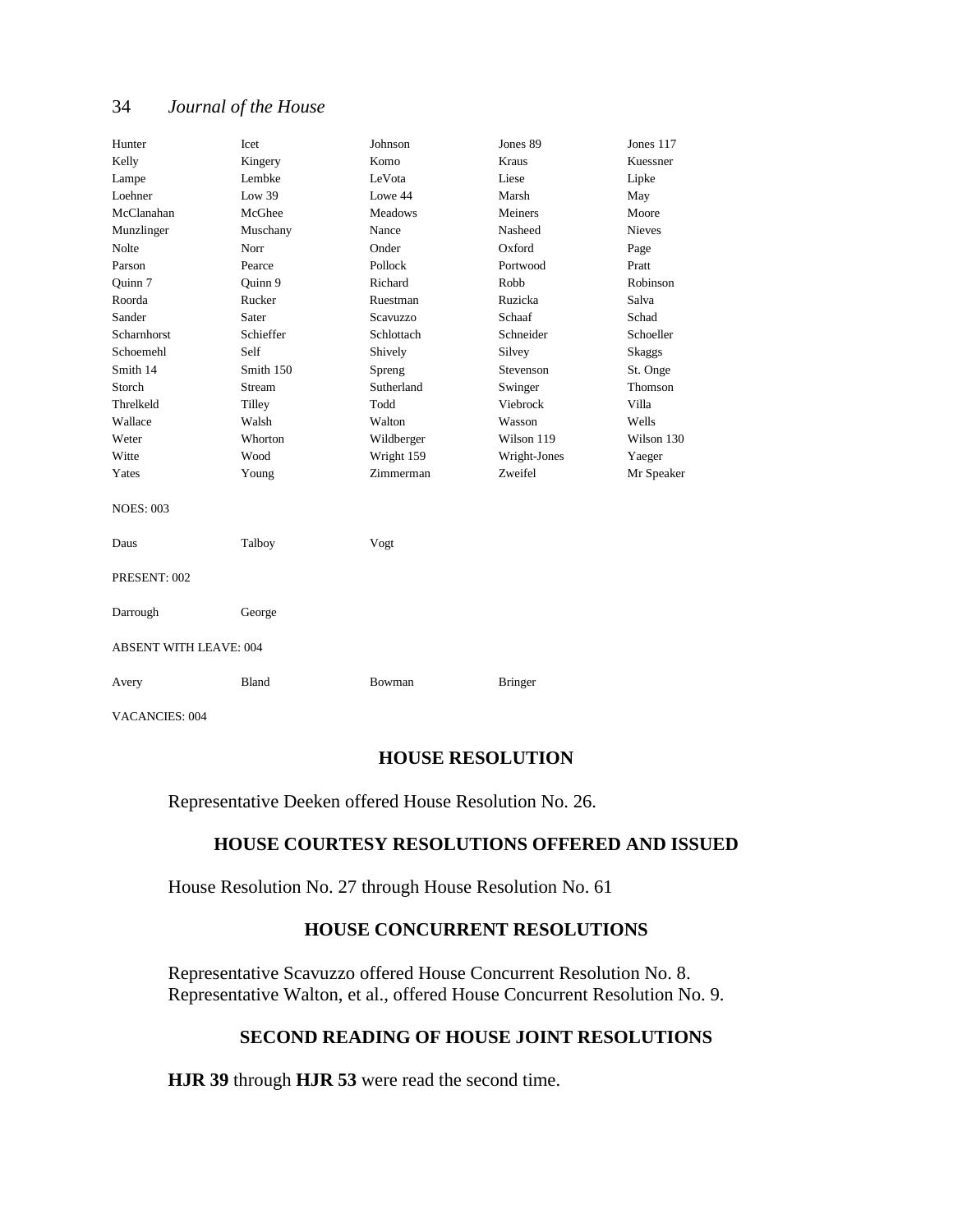## **SECOND READING OF HOUSE BILLS - APPROPRIATIONS**

**HB 2015**, **HB 2021** and **HB 2022** were read the second time.

## **SECOND READING OF HOUSE BILLS**

**HB 1299** through **HB 1321**, **HB 1323** through **HB 1361**, **HB 1363** through **HB 1378**, **HB 1380** through **HB 1490**, and **HB 1492** through **HB 1588** were read the second time.

## **COMMUNICATION**

January 10, 2008

Mr. Adam Crumbliss, Chief Clerk Missouri House of Representatives State Capitol, Room 306 Jefferson City, MO 65101

Dear Mr. Crumbliss:

I hereby change the name of the Special Committee on Healthcare Facilities to the Special Committee on Healthcare Transformation.

If you have any questions, please feel free to contact my office.

Sincerely,

/s/ Rod Jetton

## **REFERRAL OF HOUSE JOINT RESOLUTIONS**

The following House Joint Resolutions were referred the Committee indicated:

**HJR 46** - Elections

**HJR 48** - Special Committee on Immigration

## **REFERRAL OF HOUSE BILLS - APPROPRIATIONS**

The following House Bills were referred to the Committee indicated:

**HB 2015** - Budget **HB 2021** - Budget **HB 2022** - Budget

## **REFERRAL OF HOUSE BILLS**

The following House Bills were referred to the Committee indicated:

**HB 1299** - Transportation **HB 1302** - Health Care Policy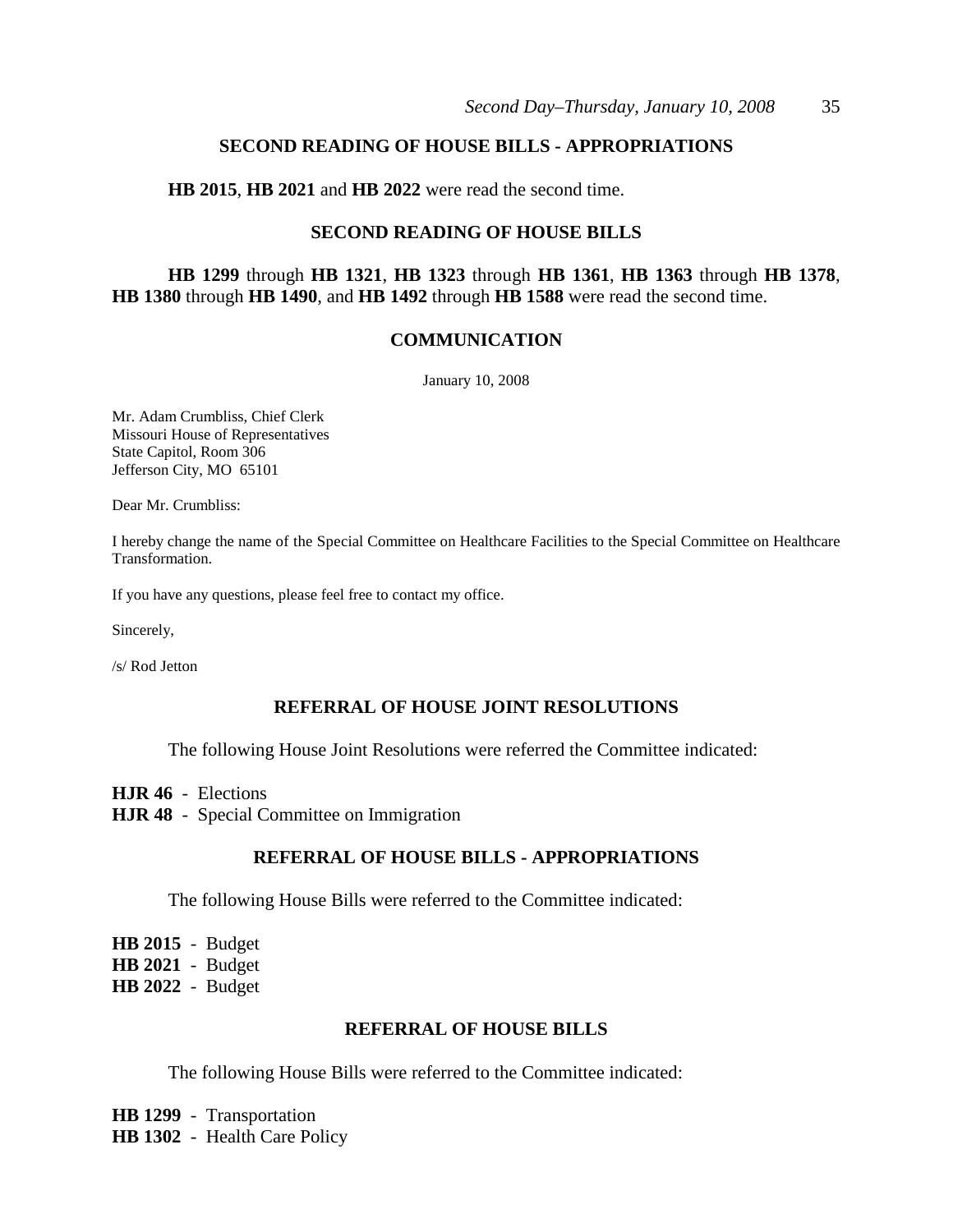- **HB 1303** Health Care Policy **HB 1304** - Local Government **HB 1305** - Special Committee on Student Achievement **HB 1307** - Special Committee on Veterans **HB 1309** - Transportation **HB 1310** - Elections **HB 1311** - Elections **HB 1312** - Transportation **HB 1313** - Special Committee on Veterans **HB 1314** - Elementary and Secondary Education **HB 1315** - Higher Education **HB 1316** - Special Committee on Family Services **HB 1318** - Special Committee on Workforce Development and Workplace Safety **HB 1320** - Special Committee on Urban Education Reform **HB 1321** - Ways and Means **HB 1324** - Elections **HB 1325** - Special Committee on Professional Registration and Licensing **HB 1326** - Special Committee on Energy and Environment **HB 1327** - Special Committee on Family Services **HB 1331** - Special Committee on Health Insurance **HB 1332** - Special Committee on Healthcare Transformation **HB 1333** - Agriculture Policy **HB 1341** - Special Committee on Health Insurance **HB 1342** - Special Committee on Financial Institutions **HB 1344** - Special Committee on Small Business **HB 1345** - Ways and Means **HB 1347** - Special Committee on Senior Citizen Advocacy **HB 1348** - Crime Prevention and Public Safety **HB 1350** - Special Committee on Health Insurance **HB 1352** - Crime Prevention and Public Safety **HB 1354** - Transportation **HB 1357** - Special Committee on Family Services **HB 1365** - Special Committee on Senior Citizen Advocacy **HB 1367** - Ways and Means **HB 1368** - Higher Education **HB 1369** - Budget **HB 1371** - Special Committee on Rural Community Development **HB 1372** - Corrections and Public Institutions **HB 1373** - Corrections and Public Institutions
- **HB 1374** Elementary and Secondary Education
- **HB 1378** Special Committee on Job Creation and Economic Development
- **HB 1380** Special Committee on Senior Citizen Advocacy
- **HB 1382** Crime Prevention and Public Safety
- **HB 1385** Special Committee on Financial Institutions
- **HB 1386** Special Committee on Healthcare Transformation
- **HB 1393** Special Committee on Homeland Security
- **HB 1398** Health Care Policy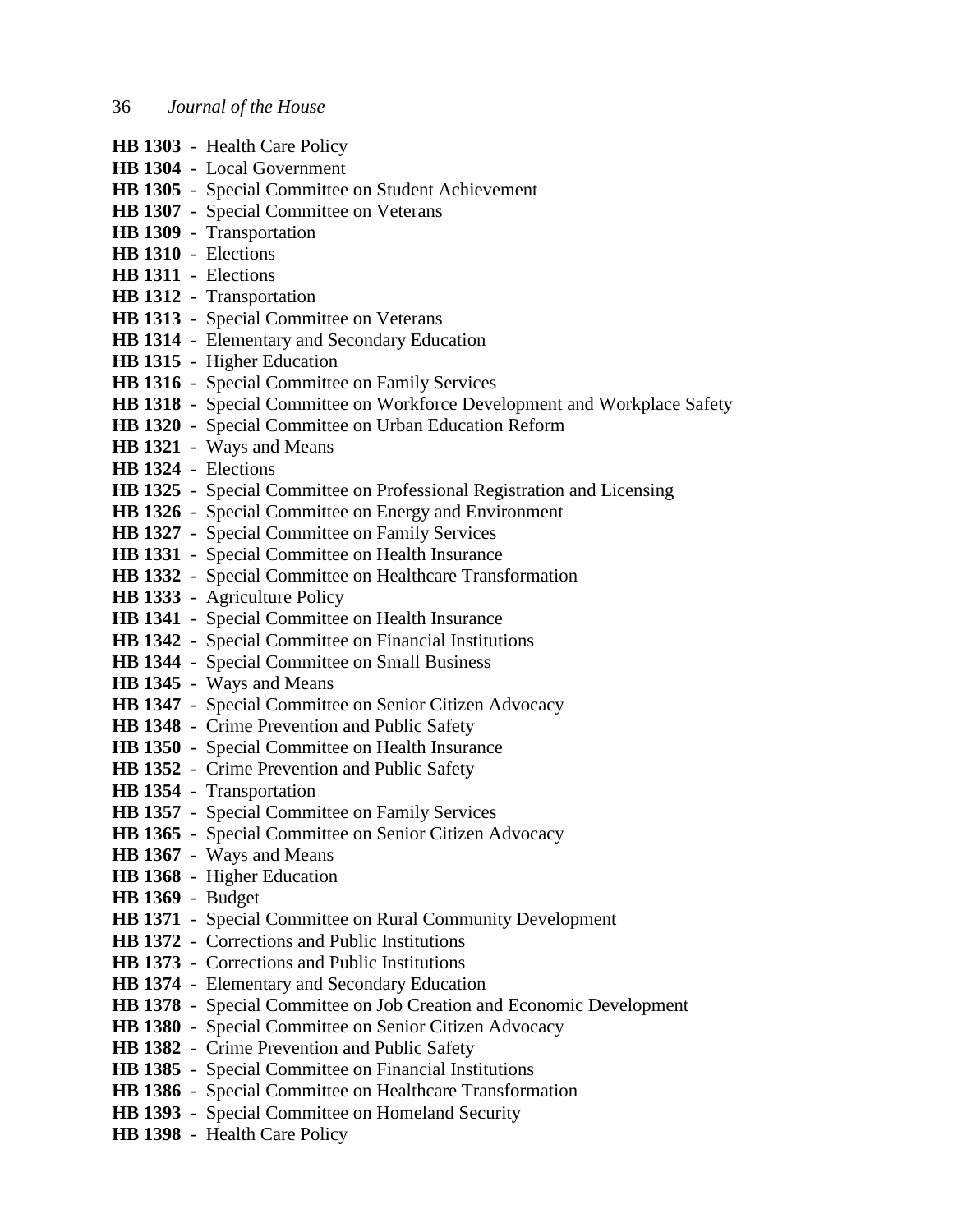| HB 1415 - Local Government                                                    |
|-------------------------------------------------------------------------------|
| <b>HB 1416</b> - Special Committee on Tourism                                 |
| HB 1418 - Special Committee on Professional Registration and Licensing        |
| <b>HB 1419</b> - Special Committee on Professional Registration and Licensing |
| HB 1423 - Transportation                                                      |
| HB 1424 - Special Committee on Workforce Development and Workplace Safety     |
| HB 1425 - Special Committee on Agri-business                                  |
| HB 1426 - Special Committee on Utilities                                      |
| HB 1430 - Special Committee on Utilities                                      |
| HB 1438 - Special Committee on State Parks and Waterways                      |
| <b>HB 1446</b> - Corrections and Public Institutions                          |
| HB 1447 - Local Government                                                    |
| <b>HB 1448</b> - Local Government                                             |
| HB 1450 - Special Committee on Homeland Security                              |
| <b>HB 1456</b> - Local Government                                             |
| HB 1463 - Special Committee on Immigration                                    |
| HB 1465 - Special Committee on Government Affairs                             |
| HB 1466 - Special Committee on Government Affairs                             |
| HB 1470 - Local Government                                                    |
| HB 1479 - Higher Education                                                    |
| HB 1480 - Special Committee on Student Achievement                            |
| HB 1483 - Agriculture Policy                                                  |
| HB 1485 - Special Committee on Energy and Environment                         |
| HB 1486 - Special Committee on General Laws                                   |
| HB 1490 - Special Committee on Retirement                                     |
| HB 1494 - Special Committee on Small Business                                 |
| HB 1499 - Special Committee on Energy and Environment                         |
| HB 1501 - Special Committee on Tourism                                        |
| <b>HB 1506</b> - Special Committee on Urban Issues                            |
| HB 1507 - Special Committee on Urban Issues                                   |
| HB 1508 - Special Committee on Job Creation and Economic Development          |
| HB 1518 - Special Committee on Veterans                                       |
| <b>HB 1524</b> - Special Committee on Family Services                         |
| HB 1531 - Special Committee on Utilities                                      |
| HB 1535 - Insurance Policy                                                    |
| HB 1538 - Special Committee on Immigration                                    |
| HB 1544 - Special Committee on Student Achievement                            |
| HB 1545 - Special Committee on Retirement                                     |
| HB 1568 - Special Committee on Job Creation and Economic Development          |
| HB 1574 - Special Committee on Retirement                                     |
| HB 1578 - Conservation and Natural Resources                                  |
| HB 1579 - Special Committee on Rural Community Development                    |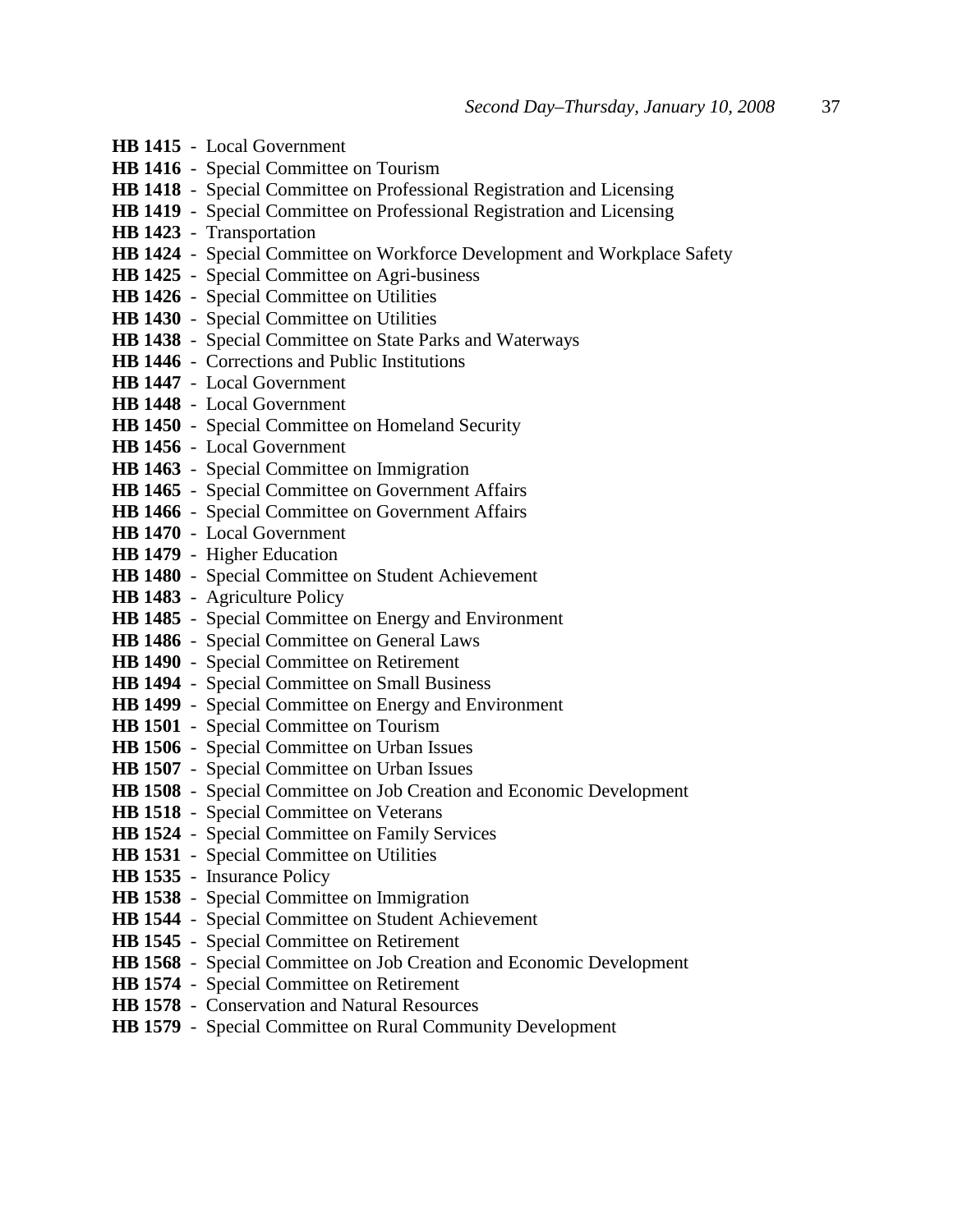# **INTRODUCTION OF HOUSE JOINT RESOLUTIONS**

The following House Joint Resolutions were read the first time and copies ordered printed:

**HJR 54**, introduced by Representatives Kingery, Sater, Roorda, Dusenberg, Baker (25), Wells, Fares, Scharnhorst, Schad, Sander, Loehner, Dougherty, Whorton, Wilson (119), Corcoran, Nance, Jones (117), Avery, Young, Nieves, Meadows, Denison, Schlottach and McGhee, relating to the general assembly.

**HJR 55**, introduced by Representatives McGhee, Day, Brown (30), Dethrow, Grisamore, Ruestman, Lembke, Portwood, Thomson, Wilson (119), Moore, Jones (89), Deeken, Fisher, Nieves, Sander, Pratt, Funderburk, Harris (110) and Brown (50), relating to the right to pray.

# **INTRODUCTION OF HOUSE BILLS**

The following House Bills were read the first time and copies ordered printed:

**HB 1589**, introduced by Representatives Munzlinger, Nance, Ruzicka, Onder, Sander and Dusenberg, relating to commercial vehicle inspectors and enforcement officers.

**HB 1590**, introduced by Representatives Munzlinger, Fisher, Dougherty and Sander, relating to the administration of agriculture incentives and programs.

**HB 1591**, introduced by Representative Lipke, relating to the crime of driving with a controlled substance in a person's body.

**HB 1592**, introduced by Representative Lipke, relating to a prescription drug monitoring program.

**HB 1593**, introduced by Representative Lipke, relating to the operation of a vessel with excessive blood alcohol content.

**HB 1594**, introduced by Representatives Lipke and May, relating to resisting or interfering with arrest, detention, or stop.

**HB 1595**, introduced by Representatives Swinger, Kuessner, Witte, Harris (110), Brown (30), Wright, Tilley, Jetton, Parson and Robinson, relating to a tax credit for storm shelters.

**HB 1596**, introduced by Representatives May, Wallace, Deeken, Nance, Ruestman, Cox and Schad, relating to research, development, and office park projects of the University of Missouri.

**HB 1597**, introduced by Representatives Robb, Moore and Cox, relating to radioactive waste.

**HB 1598**, introduced by Representatives Sater, Ruestman and Bivins, relating to sales tax exemptions.

**HB 1599**, introduced by Representative Sater, relating to the state legal expense fund.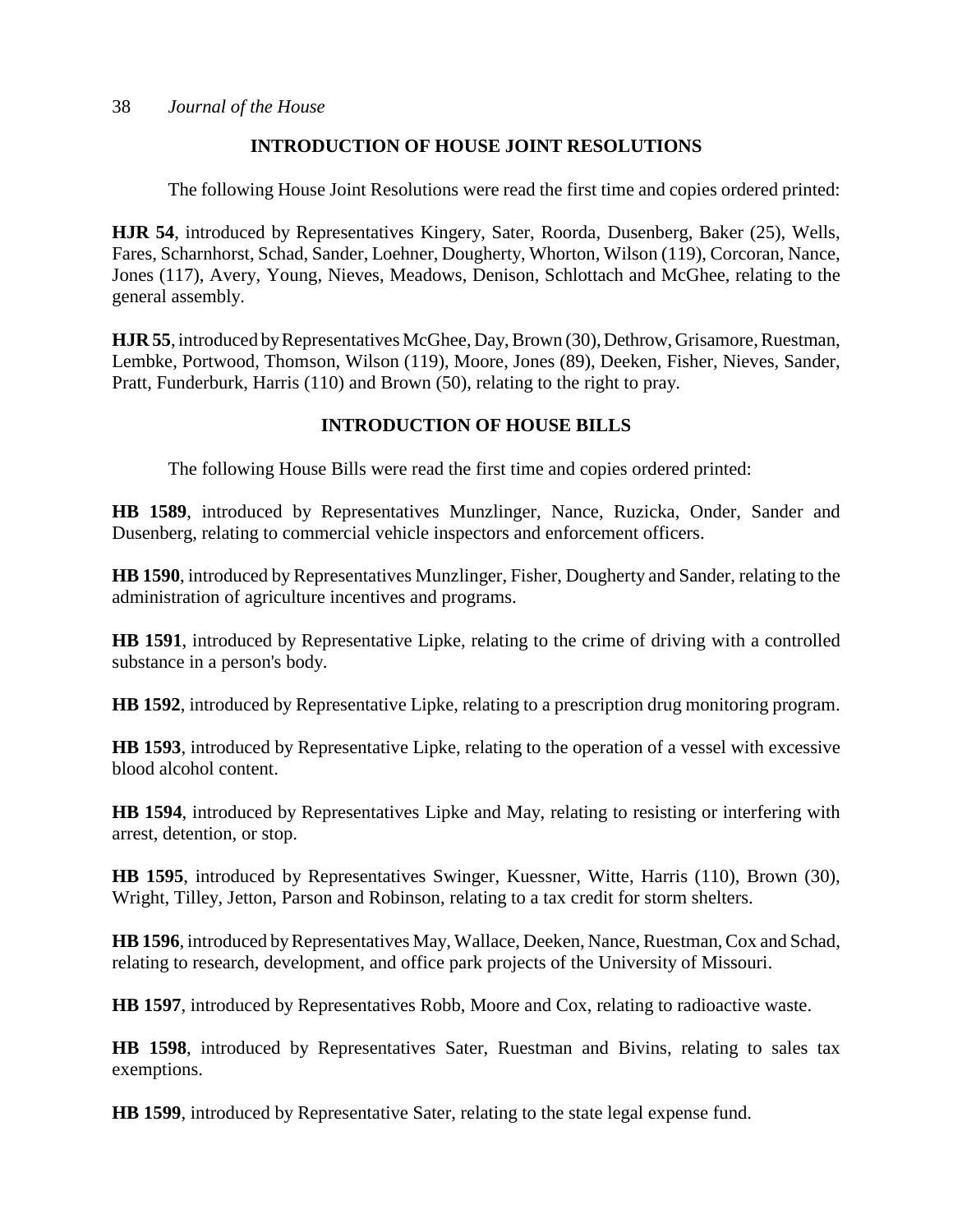**HB 1600**, introduced by Representatives Davis, Chappelle-Nadal, Harris (110), Portwood, Sander, Dougherty, Fisher, Moore, Oxford, Schad, Walton, Emery, Nieves, Low (39) and Jones (117), relating to midwifery.

**HB 1601**, introduced by Representative Bringer, relating to controlled substances.

**HB 1602**, introduced by Representative Bringer, relating to lobbyist gifts.

**HB 1603**, introduced by Representative Bringer, relating to transfers of real property to counties.

**HB 1604**, introduced by Representative Bringer, relating to foster care tuition waivers.

**HB 1605**, introduced by Representative Bringer, relating to driver's licenses.

**HB 1606**, introduced by Representative Bringer, relating to the telemarketing no-call list.

**HB 1607**, introduced by Representatives Lampe, Shively, Norr, Harris (110), Baker (25), Quinn (9), Hodges, Dougherty, Haywood, Wright-Jones, Daus, Villa, Storch, Hughes, Skaggs, Schoemehl, Aull, McClanahan, George, Burnett, Scavuzzo, Todd, Zimmerman, Rucker, Wildberger, Oxford, Nasheed, Casey, Vogt, Norr, Darrough, Brown (50), Yaeger, Fallert, Donnelly, Robinson, Komo, Walsh, Page, LeVota, Whorton, Schieffer, Meadows and Kuessner, relating to incorporation of cities.

**HB 1608**, introduced by Representative Ervin, relating to preservation of county documents.

**HB 1609**, introduced by Representatives Cooper (155), Schad, Stevenson, Emery and Onder, relating to emergency triage guidelines for care.

**HB 1610**, introduced by Representatives Cooper (155), Schad, Franz, Jones (117), Cunningham (86), George, Brown (50), Muschany, Jones (89), Walton and Stevenson, relating to water safety.

**HB 1611**, introduced by Representatives Dixon, Wasson, Grisamore, Yaeger, Sander, Dougherty, Ruestman, Cooper (155), Norr and Schoeller, relating to a children's bill of courtroom rights.

**HB 1612**, introduced by Representatives Bowman, Roorda, Schieffer, Wright-Jones and Oxford, relating to urban revitalization.

**HB 1613**, introduced by Representatives Bowman, Fallert, Roorda, Wright-Jones and Oxford, relating to trade agreements.

**HB 1614**, introduced by Representatives Bowman, Roorda, Talboy, Oxford, Rucker, Hughes, Wright-Jones and Daus, relating to the creation of a death penalty commission.

**HB 1615**, introduced by Representatives Bowman, Oxford, Johnson, Bland, Haywood, Rucker, Brown (50) and Darrough, relating to the prostate cancer pilot program.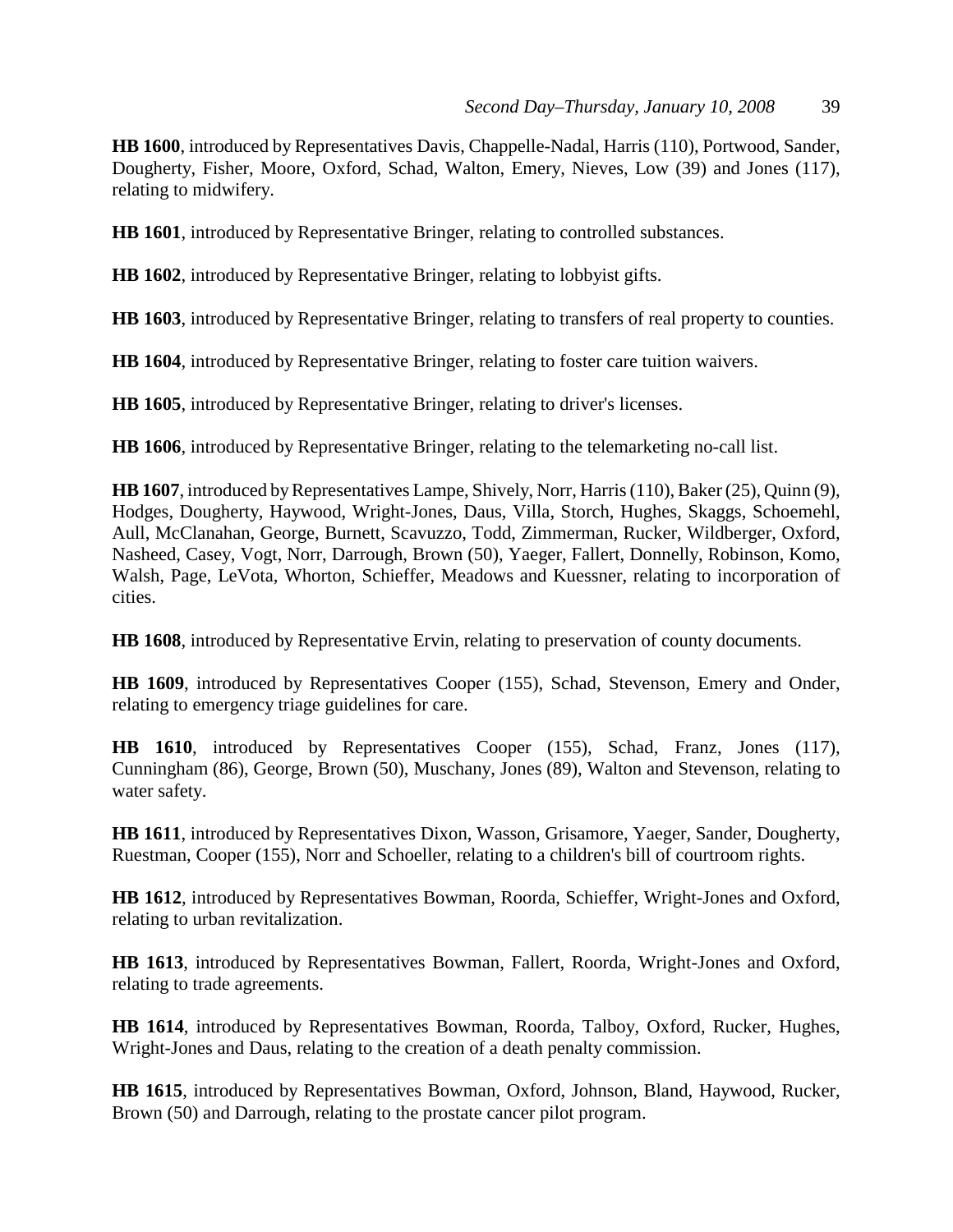**HB 1616**, introduced by Representatives Ruzicka, Viebrock, Wilson (119), Thomson, Smith (150), Schneider, Wood, Shively and Tilley, relating to real estate brokers.

**HB 1617**, introduced by Representatives Cunningham (86) and Cunningham (145), relating to irrevocable life insurance trusts.

**HB 1618**, introduced by Representatives Jones (117), Cunningham (86), Parson, Roorda, Grisamore, Ruestman, Bruns, Nolte, Holsman, Baker (25), Portwood, Baker (123), Wasson, Harris (110), Walton, Loehner, Brown (30), Faith, Jones (89), Meadows, Komo, Wright, Onder, Fares, Bivins, Moore, Yaeger, Schad, McGhee and Scavuzzo, relating to identity theft protection.

**HB 1619**, introduced by Representatives Jones (117), Parson, Roorda, Ruzicka, Grisamore, Bruns, Harris (110), Loehner, Faith, Jones (89), Meadows, Robb, Wright, Onder, Schad and Smith (150), relating to maintenance of a logbook for pseudoephedrine purchases.

**HB 1620**, introduced by Representatives Jones (117), Tilley, Pollock, McClanahan, Munzlinger, LeVota, Quinn (7), Grisamore, Quinn (9), Harris (110), Deeken, Parson, Ruzicka, Bruns, Baker (25), Faith, Meadows, Robb, Whorton, Wright, Fares, Hodges, Fisher, Weter, Moore, Schieffer, Lowe (44), Skaggs, Scharnhorst, Wilson (119), Threlkeld, Brandom, Schoeller, Smith (150), Denison, Stevenson, Schad, Cooper (120), Lembke, Meiners, Wildberger, Todd, Low (39), Darrough, Aull, Dougherty, Schoemehl, Walsh, Salva, Frame, Fallert, Loehner, Chappelle-Nadal, Hunter, Dixon, May, Thomson, McGhee, Kuessner and Icet, relating to advanced practice registered nurses.

**HB 1621**, introduced by Representative Yates, relating to the tort victims' compensation fund.

**HB 1622**, introduced by Representative Bringer, relating to obstruction of justice.

**HB 1623**, introduced by Representative Franz, relating to expanding the use of funds from surcharges in civil cases for courthouse security purposes.

**HB 1624**, introduced by Representative Dusenberg, relating to contracts.

# **COMMITTEE CHANGES**

The Speaker submitted the following Committee changes:

Representative Brandom is no longer a member of the Special Committee on Tax Reform and has been appointed Vice-chair of the Special Committee on Job Creation and Economic Development and a member of the Special Committee on Financial Institutions.

Representative Cox has been appointed a member of the Judiciary Committee.

Representative Ervin has been appointed a member of the Special Committee on Healthcare Transformation.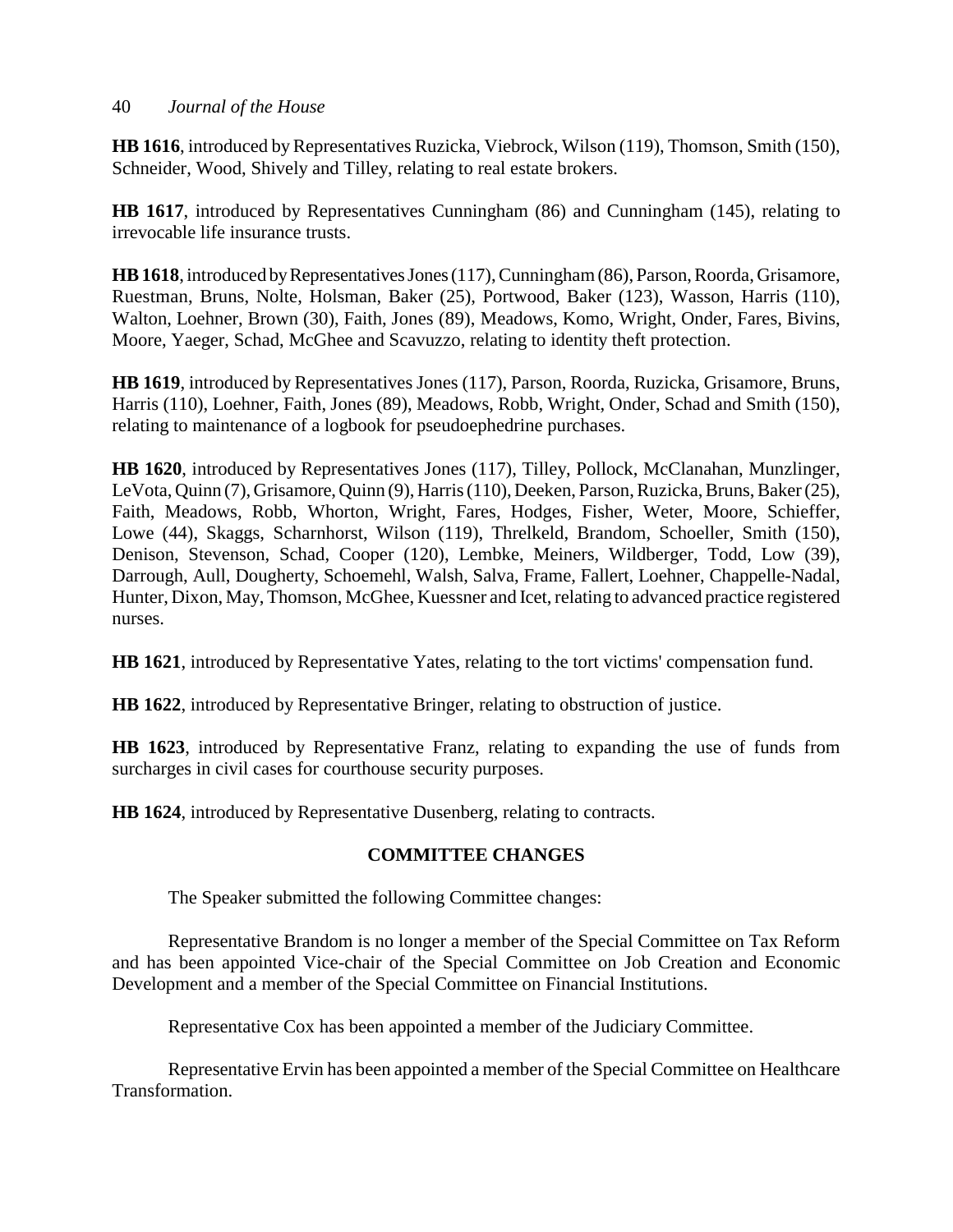Representative Jones (89) has been appointed Chair of the Special Committee on General Laws.

Representative Pratt is no longer a member of the Judiciary Committee.

Representative Smith (150) is no longer a member of the Special Committee on Job Creation and Economic Development.

Representative Smith (14) has been appointed Chair of the Special Committee on Tax Reform.

Representative Stevenson is no longer Chair of the Special Committee on Tax Reform and has been appointed Chair of the Judiciary Committee.

Representative Tilley is no longer a member of the Special Committee on General Laws, Special Committee on Financial Institutions and the Special Committee on Healthcare Transformation, and has been appointed Chair of the Ethics Committee.

The following members' presence was noted: Bland, Bowman and Bringer.

## **ADJOURNMENT**

On motion of Representative Tilley, the House adjourned until 4:00 p.m., Monday January 14, 2008.

#### **COMMITTEE MEETINGS**

APPROPRIATIONS - AGRICULTURE AND NATURAL RESOURCES Wednesday, January 16, 2008, 1:00 p.m. Hearing Room 7. Public testimony for the Departments of Agriculture, Natural Resources and Conservation. To testify please contact Helen or Phyllis at 573-751-3972.

APPROPRIATIONS - EDUCATION Tuesday, January 15, 2008, 8:00 a.m. Hearing Room 1. Organizational meeting and informational topics.

APPROPRIATIONS - EDUCATION

Tuesday, January 15, 2008, One hour and fifteen minutes after adjournment. Haevner Center, 1346 University Drive, Rolla, MO. Committee will be guests touring the University of Missouri Science and Technology campus, facilities and various programs.

#### APPROPRIATIONS - EDUCATION

Wednesday, January 16, 2008, One hour and fifteen minutes after adjournment. 412 W. Broadway, New Franklin, MO. Committee will visit e-MINTS classrooms in the New Franklin School District and will visit the University of Missouri Center for Agroforestry.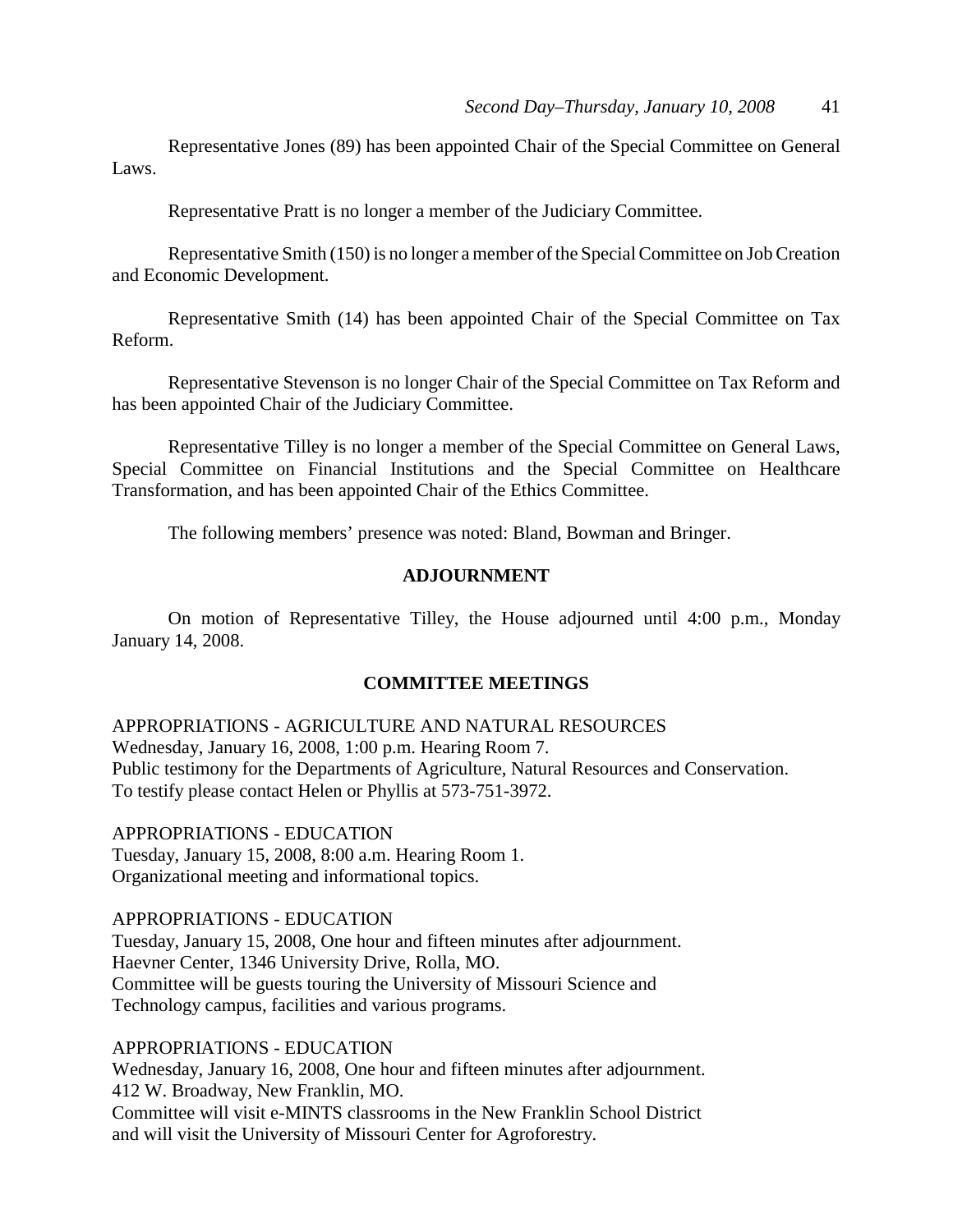APPROPRIATIONS - HEALTH, MENTAL HEALTH AND SOCIAL SERVICES Tuesday, January 15, 2008, 8:00 a.m. Hearing Room 5. Department of Mental Health budget overview. Committee will reconvene at 1:00 p.m.

APPROPRIATIONS - HEALTH, MENTAL HEALTH AND SOCIAL SERVICES Wednesday, January 16, 2008, 8:00 a.m. Hearing Room 5. Department of Mental Health budget overview. Committee will reconvene at 1:00 p.m.

APPROPRIATIONS - TRANSPORTATION AND ECONOMIC DEVELOPMENT Tuesday, January 15, 2008, One hour and fifteen minutes after adjournment. Haevner Center, 1346 University Drive, Rolla, MO. Committee will be guests touring University of Missouri Science and Technology Campus, facilities and various programs.

## BUDGET

Monday, January 14, 2008, 12:00 p.m. Hearing Room 3. Executive session may follow. Public hearings to be held on: HB 2015, HB 2021, HB 2022

## HIGHER EDUCATION

Tuesday, January 15, 2008, One hour and fifteen minutes after adjournment. Haevner Center, 1346 University Drive, Rolla, MO. Committee will be guests touring University of Missouri Science and Technology campus, facilities and various programs.

## JOINT COMMITTEE ON LEGISLATIVE RESEARCH

Monday, January 14, 2008, 3:00 p.m. Hearing Room 1. Quarterly Business Meeting. Some portions of the meeting may be closed pursuant to Section 610.021.

JOINT COMMITTEE ON PUBLIC EMPLOYEE RETIREMENT Wednesday, January 30, 2008, 3:00 p.m. Hearing Room 1. First quarter meeting.

JOINT COMMITTEE ON TRANSPORTATION OVERSIGHT - SUBCOMMITTEE Monday, January 14, 2008, 2:00 p.m. Hearing Room 6. Request for Proposal (RFP).

SPECIAL COMMITTEE ON HEALTHCARE TRANSFORMATION Monday, January 14, 2008, 2:00 p.m. Hearing Room 5. Committee will study all aspects of healthcare and how they relate to the problem of the uninsured in Missouri. Committee will reconvene upon adjournment.